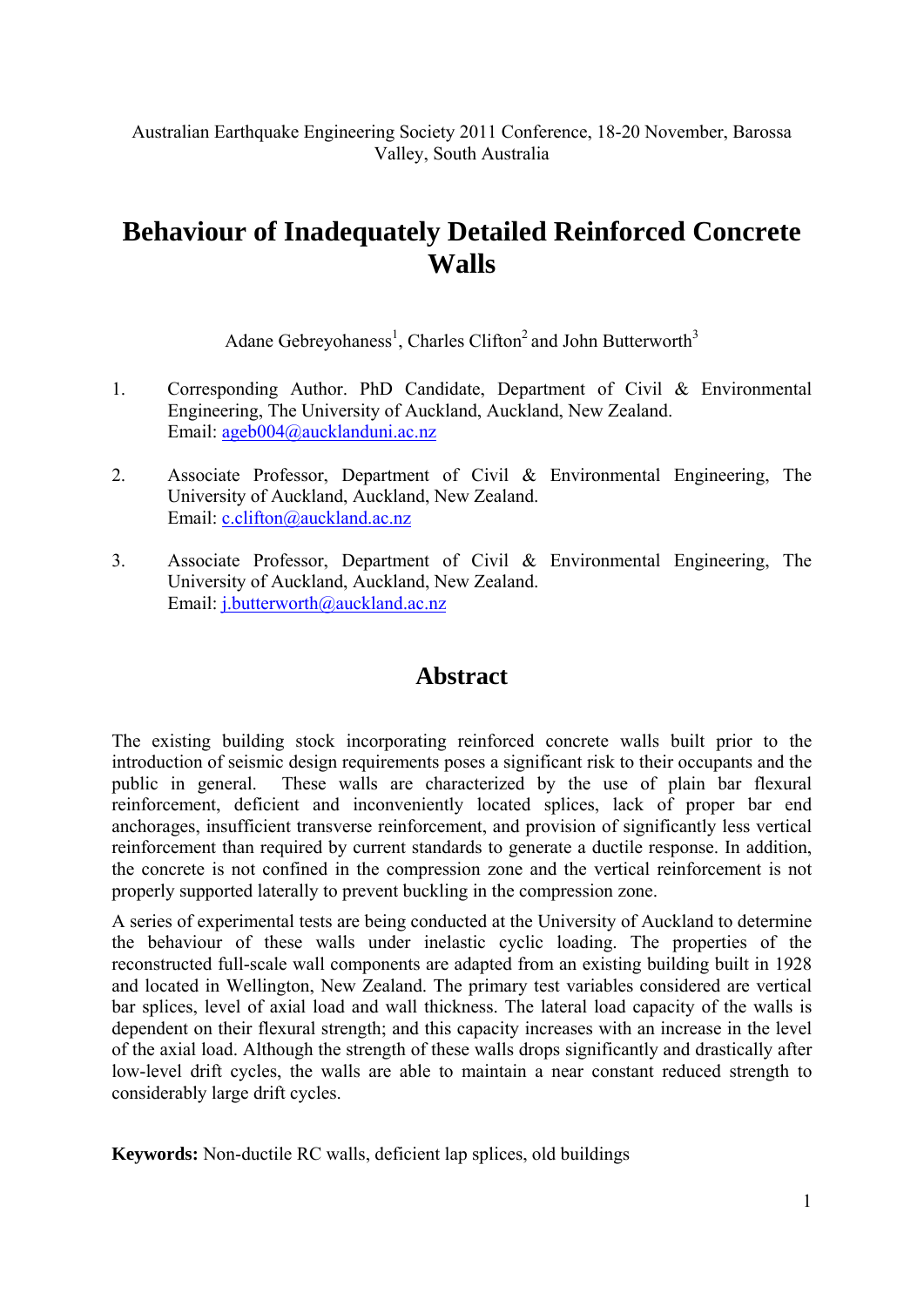# 1 **INTRODUCTION**

Old reinforced concrete (RC) buildings comprise a considerable portion of vulnerable structures that pose a considerable seismic risk in many seismically active parts of the world. Significant damage to these buildings was reported in the earthquakes of Chile, 2010 (EERI, 2010) and Kocaeli, Turkey, 1999 (Sezen et al., 2003) and more severe damage was observed in the 1985 Chile earthquake (Wood et al., 1987). RC buildings built in New Zealand, particularly those built prior to 1975, weren't designed and detailed to undergo a ductile mode of failure. During the recent earthquake series in Christchurch, New Zealand it was observed that these buildings responded undesirably, and in some cases collapsed catastrophically. The majority of the deaths in the 6.3 magnitude Christchurch Earthquake on February 22, 2011 which claimed 181 lives (New Zealand Police, 2011) are attributed to the collapse of two RC buildings built in 1963 and in 1986 (IPENZ, 2011). Therefore seismic assessment and, if deemed necessary, retrofitting of non-ductile walls, preferably without loss of heritage attributes to the buildings, are crucial steps towards ensuring life safety in future earthquakes.

Non-ductile walls are typically provided with inadequate transverse and vertical reinforcement; the single layer of flexural bars are often spliced just above the floor levels in potential plastic hinge regions; the reinforcing bars are plain round bars, have insufficient lap lengths and lack proper end anchorages. There is also a lack of detailing to contain the concrete in the compression zone and to prevent flexural reinforcement buckling. The concrete is often low strength. In the absence of boundary frame elements, lightly reinforced non-ductile walls can suffer a predominantly flexural mode of failure, due to lack of adequate vertical reinforcement (Greifenhagen and Lestuzzi, 2005, Ireland et al., 2007), although walls of this kind are likely not to achieve a desirable level of ductility. The experimental investigations presented in this paper are designed to reveal the extent of influence of these deficiencies and to contribute to a more realistic assessment of the probable as-built performance of buildings containing these walls and their effective retrofitting.

# 2 **EXPERIMENTAL PROGRAM**

The principal aim of the experimental program is to investigate and document the performance of inadequately detailed walls under quasi-static cyclic loading. The investigations are based on the Hope-Gibbons building in Wellington, New Zealand. This nine-storey dual wall-frame building was built in 1928 prior to the introduction of seismic resistant design requirements in the New Zealand building code in 1935. The original structural drawings and results of strength tests conducted on concrete cores extracted from this building are available. The walls in this building are lightly reinforced with plain round bars. The walls are provided around the building's perimeter and comprise one of its lateral load resisting systems. They limit the lateral displacement capacity of the building and have been identified through nonlinear inelastic time history (NITH) analyses as being critical to the seismic performance of the building (Gebreyohaness et al., 2010).

Although a number of investigations have been conducted on inadequately detailed columns (Cho and Pincheira, 2006, Melek and Wallace, 2004, Lynn et al., 1996, Aboutaha et al., 1996, Valluvan et al., 1993), studies which assessed the impact of the inadequate detailing technique on the stiffness and strength degradation and the axial load carrying capacity of non-ductile walls when they are subjected to considerable lateral loads are rare. Experimental investigations conducted in the past on RC walls based on relatively old detailing techniques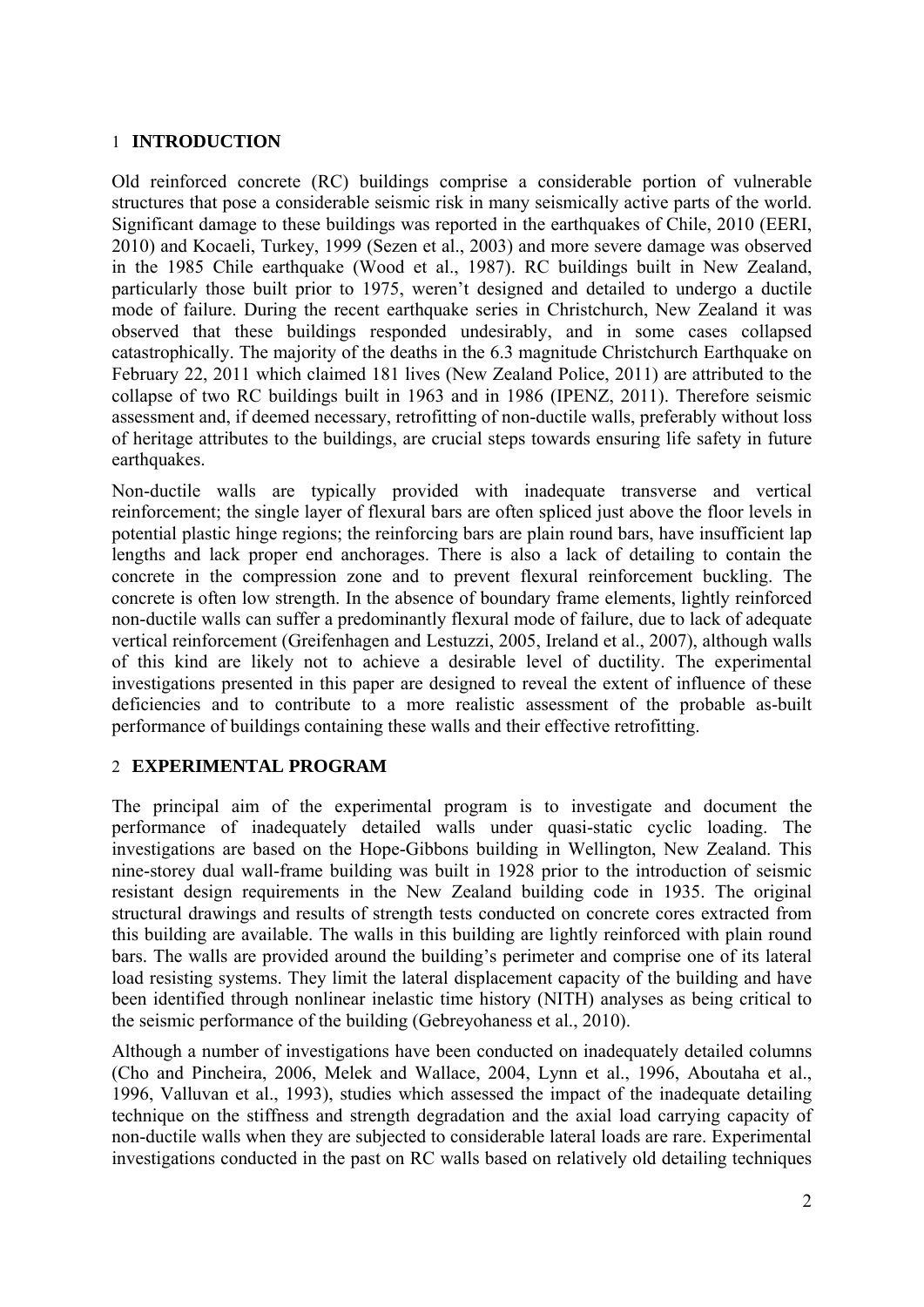either used deformed bars, e.g. Greifenhagen and Lestuzzi (2005) and Orakcal *et al* (2009); or were doubly reinforced, e.g. Greifenhagen and Lestuzzi (2005) and Ireland *et al.*(2007). Thus, a series of experimental and numerical studies is being undertaken at the University of Auckland to determine the influence of these parameters.

The reconstructed full-scale wall specimens were subjected to a double-curvature loading condition, representative as closely as possible to the fixed-fixed sway support condition of these walls in multi-storey buildings. Four of the specimens with spliced vertical bars are discussed herein.

### 2.1 **Description of specimens**

The actual geometries, material properties and reinforcement arrangement of wall components found in the Hope-Gibbons building are being used in the construction of the specimens. A concrete compressive strength of 21MPa was targeted to reflect the strength of the existing walls found from core samples of the concrete. In the absence of other information, Grade 300 plain reinforcing bars are being used as these are close to the strength of the nominal grade 240 or 250 reinforcements used at that time (NZSEE, 2006). As seen in Table 2, some of the boundary bars used in the tests were Grade 500. This is known after the walls were tested; however, due to the amount of bars present in the walls, bar strength makes little difference to the behaviour of the walls.

The vertical bars were spliced and boundary reinforcements were provided (See Figure 1). Although the thicknesses of the walls in the building range from 6″(150mm) to 9″(230mm), a single layer of reinforcement is provided to all wall types at 12″(305mm) centres at the midthickness plane of the walls in both the horizontal and vertical directions. In addition, two  $\frac{1}{2}$ "(12.7mm) diameter bars are carried around all openings, and these make up the boundary reinforcements. The bars are spliced just above the floor levels with lap lengths of  $12^{\prime\prime}(305\text{mm})$  and  $18^{\prime\prime}(457\text{mm})$  for the  $3/8^{\prime\prime}(9.5\text{mm})$  and  $\frac{1}{2}^{\prime\prime}(12.7\text{mm})$  bars respectively, with no transverse reinforcing bar enclosing the lap.



Figure 1: Experimental specimens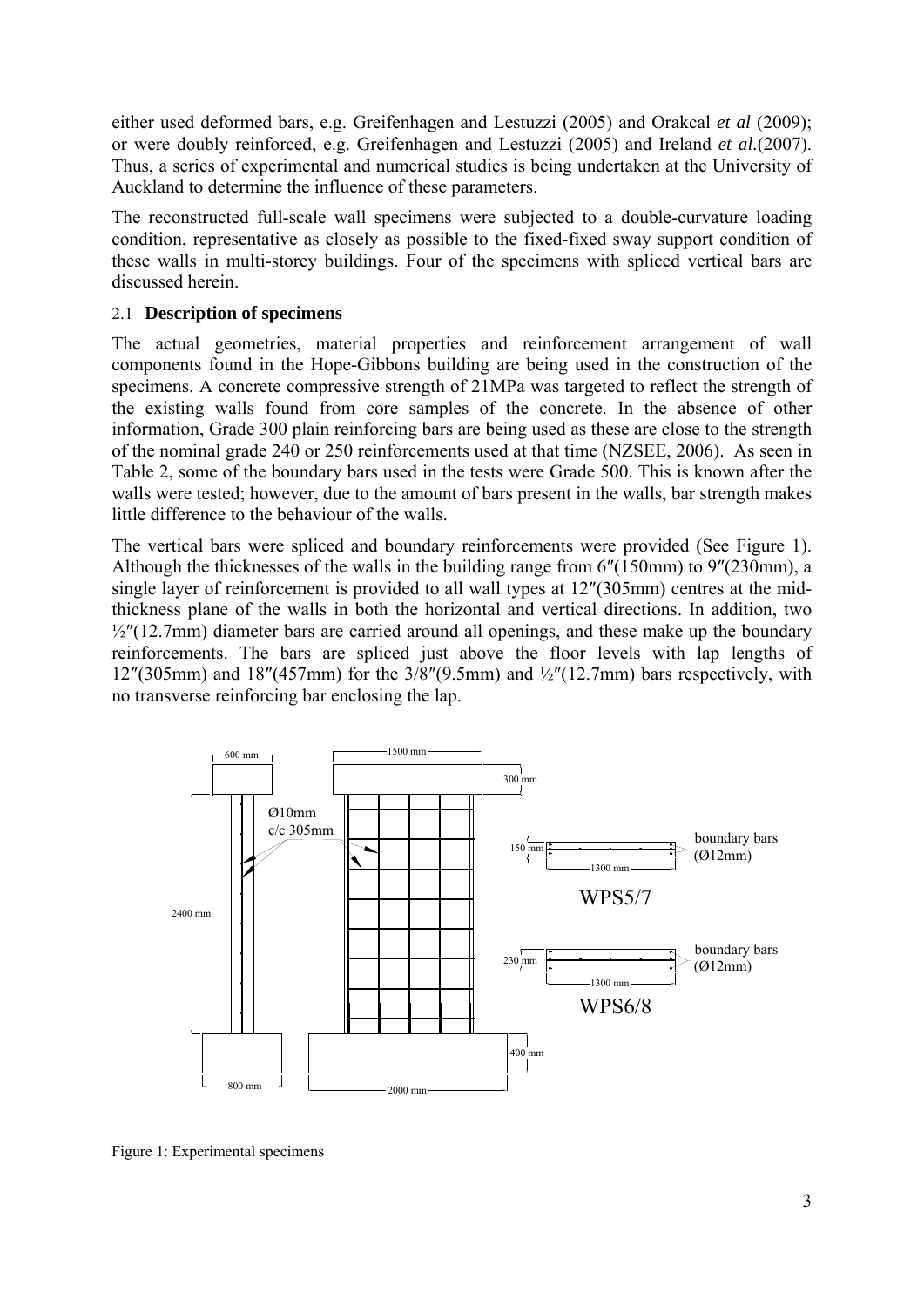The properties of the experimental specimens and the level of applied axial load are presented in Table 1 and Figure 2. In Table 1  $L<sub>w</sub>$  represents length of wall specimen, *H* is height of wall specimen, *N* is applied axial load on the specimens,  $A_{g}$  is the gross cross-sectional area of the wall and  $f_c$ <sup>'</sup> denotes compressive strength of concrete. Table 2 summarizes the strengths of the reinforcing bars and concrete used in the construction of the specimens. In the table fy is yield strength of the vertical reinforcing bars,  $f_{yt}$  is yield strength of the horizontal reinforcing bars, and  $f_{ub}$  is the tensile strength of the bars.

| Specimen | $L_w$ , m | H, m | t, m | $N$ , $kN$                             |
|----------|-----------|------|------|----------------------------------------|
| WPS5     | 1.3       | 2.4  | 0.15 |                                        |
| WPS6     | 1.3       | 2.4  | 0.23 |                                        |
| WPS7     | 1.3       | 2.4  | 0.15 | $200 \approx 0.05 A_{\rm g} f_{\rm c}$ |
| WPS8     | 1.3       | 2.4  | 0.23 | $300 \approx 0.05 A_{e}f_{c}$          |

**Table 1. Geometric properties of the test specimens and level of applied axial load** 

|  |  | Table 2. Material properties |
|--|--|------------------------------|
|--|--|------------------------------|

|          | Reinforcement (Plain round bars) |                            |                 |            |                          |                 | Concrete    |
|----------|----------------------------------|----------------------------|-----------------|------------|--------------------------|-----------------|-------------|
| Specimen | Vertical/Horizontal              | $f_{v}$ and $f_{vt}$ , MPa | $f_{ult}$ , MPa | Boundary   | $f_v$ and $f_{vt}$ , MPa | $f_{ult}$ , MPa | $f_c$ , MPa |
| WPS5     | $\phi$ 10 c/c 305mm              | 348                        | 487             | $4\phi$ 12 | 516                      | 662             | 29.4        |
| WPS6     | $\phi$ 10 c/c 305mm              | 348                        | 487             | $4\phi$ 12 | 516                      | 662             | 24.8        |
| WPS7     | $\phi$ 10 c/c 305mm              | 344                        | 456             | $4\phi$ 12 | 305                      | 438             | 21.3        |
| WPS8     | $\phi$ 10 c/c 305mm              | 344                        | 456             | $4\phi$ 12 | 305                      | 438             | 22.5        |

#### 2.2 **Experimental setup**

The wall components were built on RC foundation blocks which were then anchored to a strong floor, to provide a fixed condition at the base. The foundation blocks also provided anchorage to the flexural reinforcements. An RC block was constructed on the top of the specimens to maintain continuity of reinforcement and to facilitate a smooth transfer of gravity and lateral loads. Out-of-plane movement of the specimens was prevented using channel sections provided on both sides and parallel to the loading beam.

No axial load was applied on two of the specimens, while the remaining two were subjected to axial loads which are approximately 5% of the section capacity. The axial loads were applied using four high strength bars positioned parallel to the centreline and down the sides of the specimens and anchored to the strong floor. Each pair of bar was connected to cross beams, and they were loaded simultaneously using a jack placed underneath the cross beams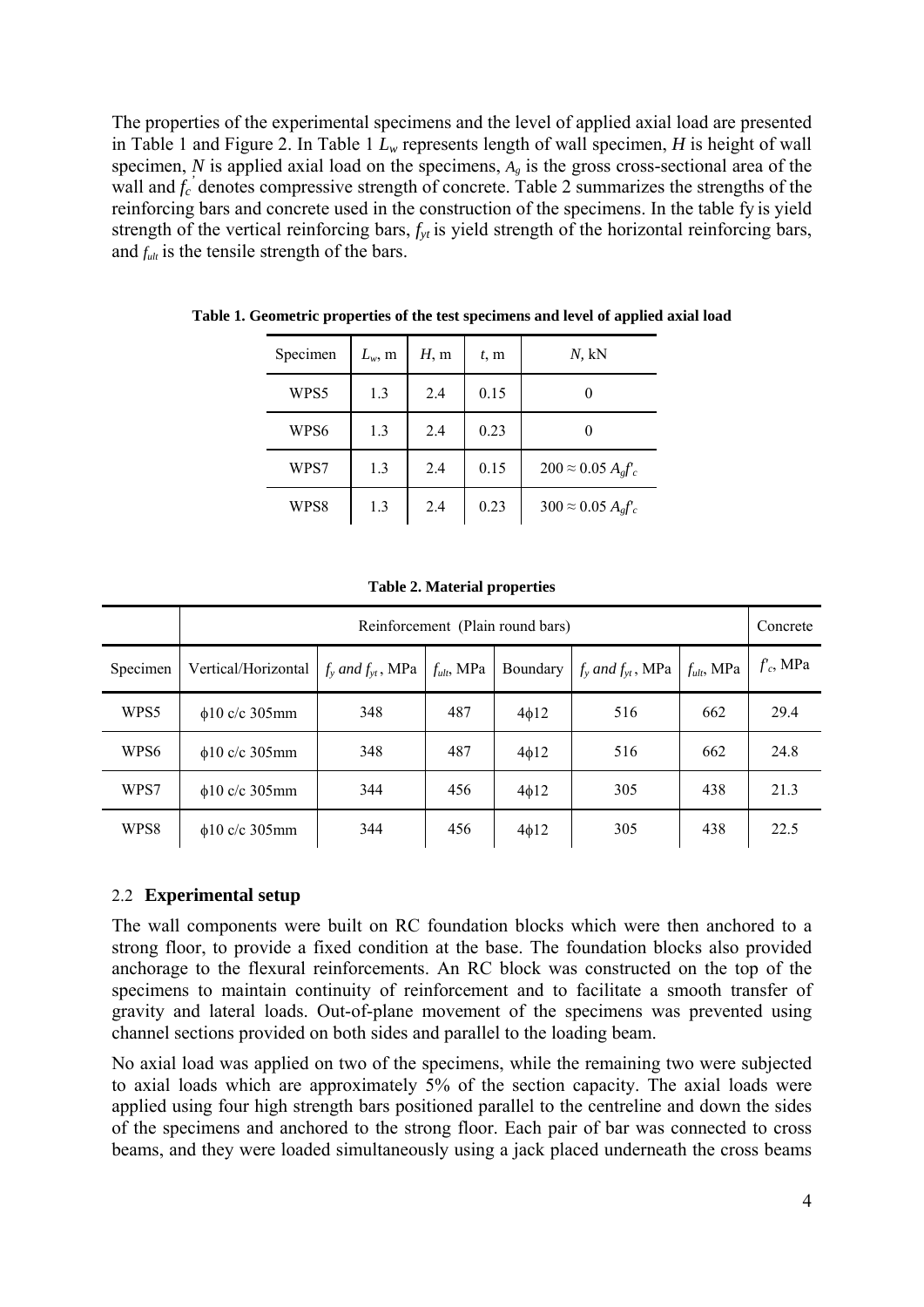(Refer to Figure 2). The jacks were monitored to keep the axial loads relatively constant throughout the tests. Coil springs were employed at the base of each bar underneath the strong floor to prevent the high strength bars from contributing to the stiffness/strength of the walls.





#### 2.3 **Testing procedure**

The walls were subjected to quasi-static cyclic loading. Incrementing sets of three complete displacement-controlled reversed cycles shown in Figure 3 were applied using a hydraulic jack mounted on the strong wall (See Figure 2). The load was applied on the steel loading beam at the mid-height of the walls to create a double bending loading condition.



Figure 3: Applied loading regime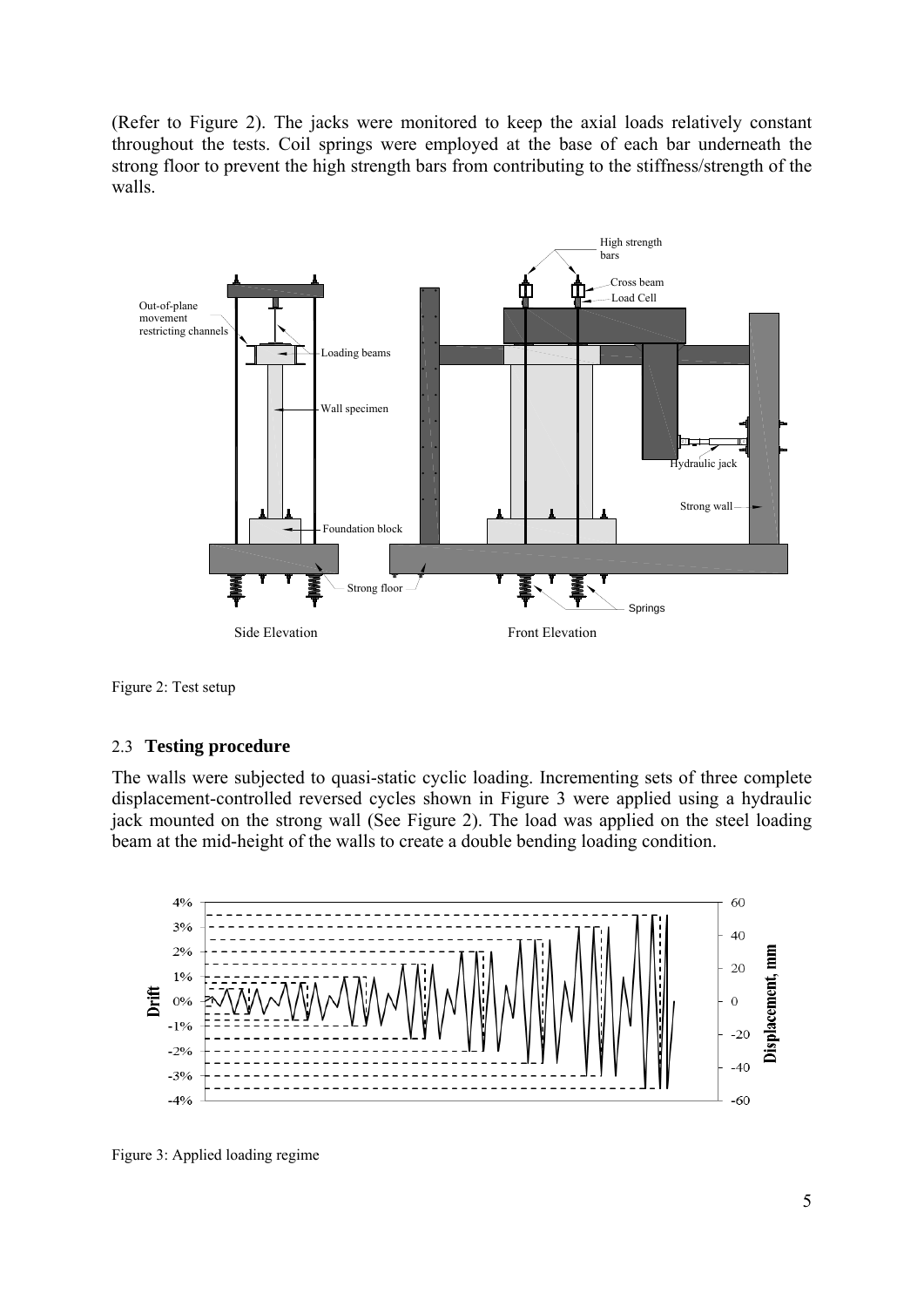#### 2.4 **Instrumentation and data acquisition**

Load cells were employed to measure the magnitude of lateral and axial loads applied on the specimens. The horizontal displacement at the top and the lateral displacement profiles of the specimens were determined using rotary potentiometers. Portal gauges were used to measure rocking, flexural and shear deformations. Any possible relative sliding displacements that could have occurred during the tests at the strong floor - foundation block, foundation block– specimen, and specimen-loading beam interfaces were also monitored. Ten strain gauges per specimen were attached to the horizontal and vertical reinforcing bars. The strain gauges facilitated determination of the strain profile over the length and height of the specimens.

#### 3 **EXPERIMENTAL OBSERVATIONS AND RESULTS**

The load-deformation responses of the four specimens are presented in Figure 4. All exhibited a limited amount of energy dissipation capacity. The lateral load capacity of the specimens was dictated by their flexural strength. For these specimens the contribution of shear deformations measured at various locations of the wall appear to have insignificant influence on the responses. No significant flexural deformations were recorded within the body of the panels as well. This is mainly due to the splice location and provision of fewer amounts of flexural reinforcing bars than required by current standards.



Figure 4: Lateral force vs top displacement of the specimens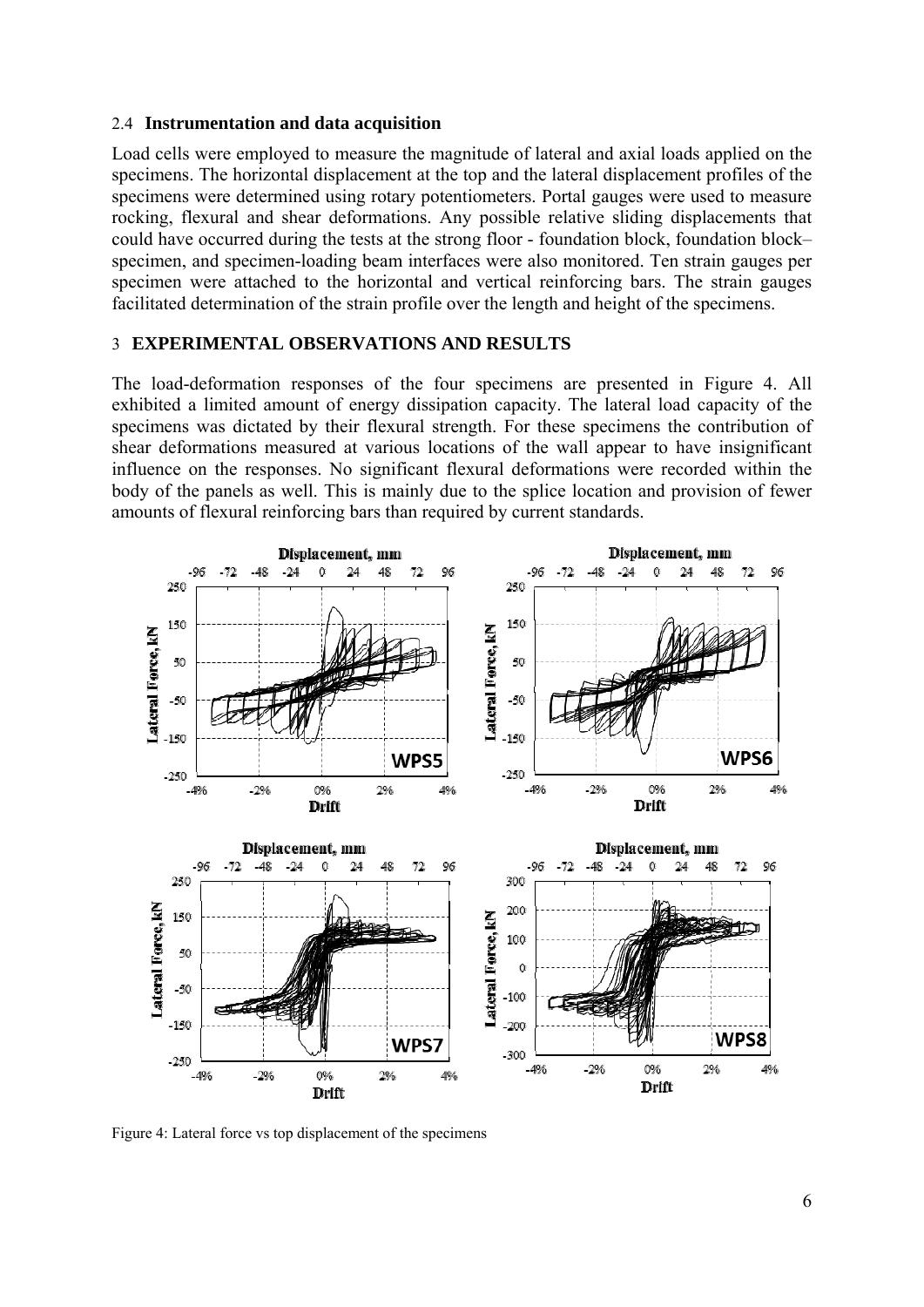The walls responded in double curvature, as intended, until significant damage occurred at their bases. In all the tests the first hairline cracks appeared during the first cycles at the wall/concrete loading beam interfaces. After the initial cycles and at the lower drift levels  $(\leq 1\%)$ , cracks were visible at the top of the near-end (closer to the strong wall) and at the bottom of the far-end during pull cycles, and at the opposite ends during push cycles. The cracks at the top of the walls at these drift levels were wider (up to 10mm gaps were recorded during the testing of WPS7). These cracks kept on growing and extended across the full length at a drift level of 0.75% and 0.50%, for the walls without and with axial load respectively, both at the top and at the bottom of the walls.

At higher drift levels ( $>1\%$ ) the cracks at the top nearly closed back (during testing of WPS5 and WPS6 became almost invisible) and they exhibited a predominantly rocking response about a single crack located at the wall/ foundation interfaces followed by limited sliding at these interfaces and significant slip along the splice lengths. No sliding took place at the loading beam/wall interfaces in all of the tests and a maximum sliding of 0.5mm of a foundation block was recorded. The 150mm thick walls (WPS5 and WPS 7) experienced significant crushing and spalling of concrete at their corners, while the 230mm thick wall with no axial load (WPS6) experienced none and the one with axial load (WPS8) experienced relatively limited crushing and spalling at the base edges only (Refer to Figure 5). Apart from crushing and spalling at the corners, which were unsymmetrical, and the single crack which extended across the full length of the wall, there were no other significant cracks within the main body of the panels.



Figure 5: Left: WPS7, significant crushing and spalling of concrete and buckled bars at the corners; middle: buckled and ruptured bars at the top right corner of WPS 7; and right: WPS8, limited crushing and spalling at the base edges only

During testing of WPS7 the concrete at the top right corner cracked under tension at low drift levels (<0.5%), and when subjected to compression in the next cycles, it just gave way and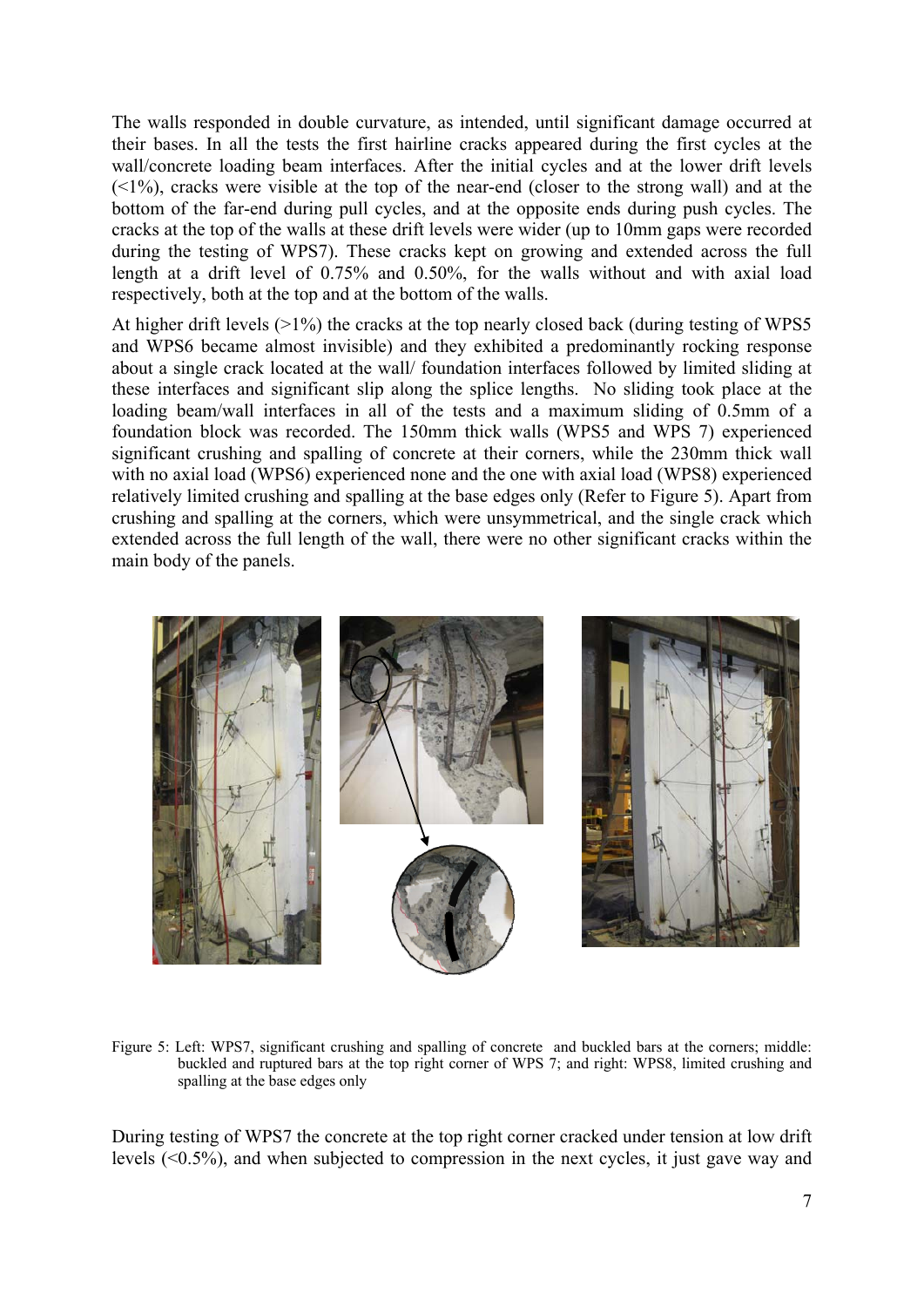spalled when pushed out by the buckling reinforcing bars at that location. After the concrete has crushed/spalled at that corner, the compression block moved further into the wall and caused buckling and then rupturing of an interior reinforcing bar during successive cycles causing compression at that location (See Figure 5).

The walls were able to develop 97-102% of the computed yield strengths (Refer to Table 3), although strain gauge readings show that slip between starter and vertical bars was observed even during the initial elastic cycles. The readings also indicate that the peak strengths were reached just after or prior to yielding of the starter bars at the edges. These peak strengths dropped significantly after very low drift cycles; however, the walls were able to maintain the reduced strength to relatively higher drift levels of up to 5%.

|          | Peak lateral strength    |                     | Predicted lateral strength |                |
|----------|--------------------------|---------------------|----------------------------|----------------|
| Specimen | $V_{Test}$ <sub>kN</sub> | Drift<br>level, $%$ | $V_p$ , kN                 | $V_{Test}/V_p$ |
| WPS5     | 199                      | 0.35                | 195                        | 1.02           |
| WPS6     | 194                      | 0.44                | 197                        | 0.98           |
| WPS7     | 231                      | 0.36                | 233                        | 0.99           |
| WPS8     | 271                      | 0.50                | 278                        | 0.97           |

**Table 3. Comparison of predicted wall strengths and test results** 

# 4 **CONCLUSIONS**

The paper presented experimental investigations conducted on reconstructed wall specimens of an existing building. The walls are representative of some pre-1975 RC wall constructions in New Zealand. The vertical reinforcing bars in the test specimens were spliced just above the base of the walls and boundary reinforcements were also provided.

The experimental investigations highlighted that when lightly and singly reinforced nonductile walls are subjected to seismic loading, buckling of the vertical bars and crushing and spalling of concrete at the corners occurs, since the bars lack adequate lateral support and the concrete within the compression zone is not confined. The walls exhibit a predominantly rocking response accompanied by significant slip along the splice lengths; their lateral load capacity is dictated by their flexural strength.

Given the splices are located just above the floor levels and plain round bars are used, slip along the splice lengths at load levels less than that are required to initiate yielding of the bars is expected. However, the tested walls were able to carry loads close to the computed yield strengths, indicating that the actual bond stresses were significantly higher than those assumed in the past. In addition, bearing in mind the high bond strengths observed in RC structural components after the recent earthquakes in Christchurch, better performances are likely, when these walls are subjected to earthquake-dynamic loadings.

Due to the unfavourable location of the splices and provision of less flexural reinforcement than required by current standards in conjunction with unconfinement of the compression